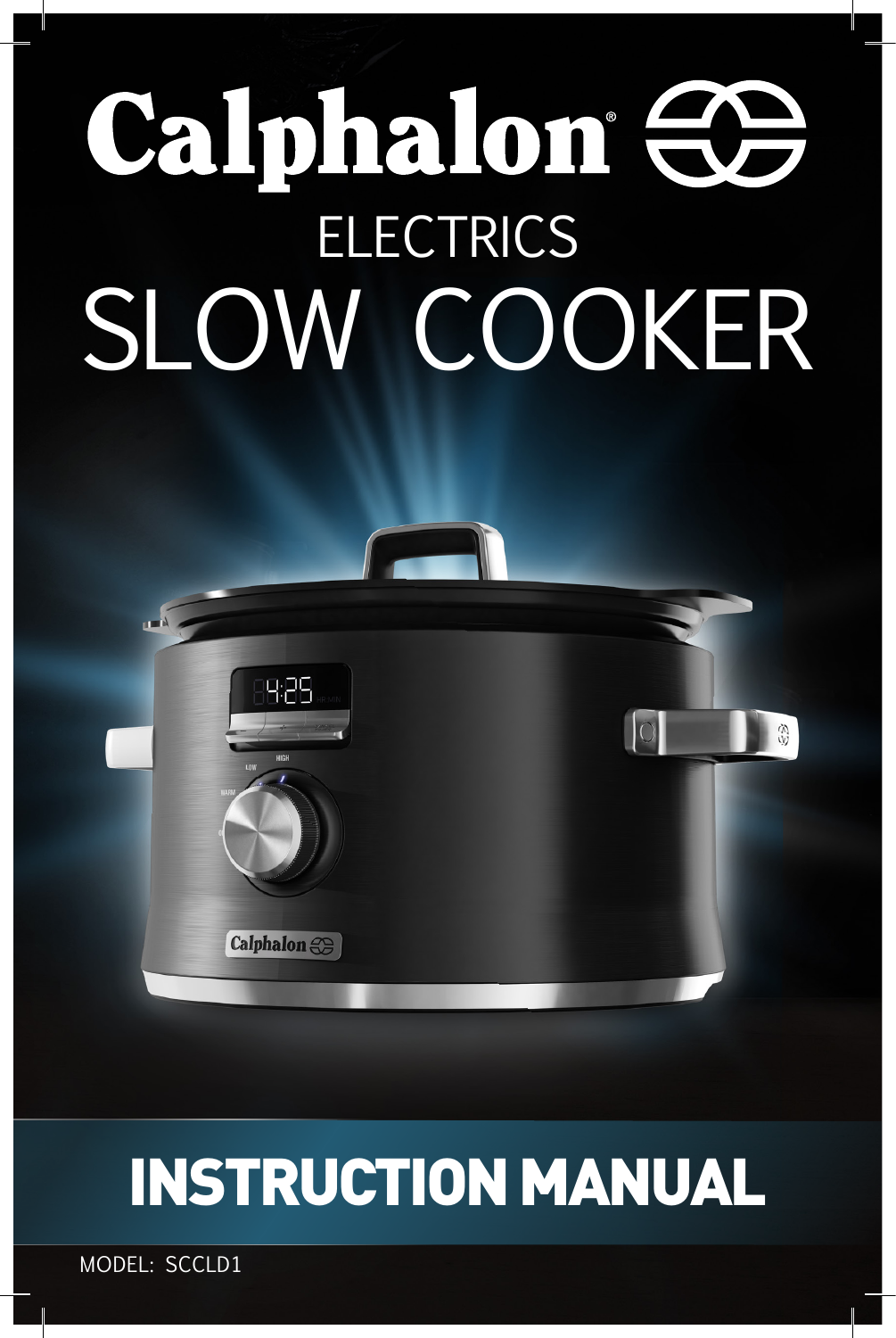## **TABLE OF CONTENTS**

| IMPORTANT SAFEGUARDS                                 | 3  |
|------------------------------------------------------|----|
| POLARIZED PLUG                                       | 4  |
| PRODUCT DIAGRAM                                      | 5  |
| USAGE INSTRUCTIONS                                   |    |
| PREPARING YOUR CALPHALON® DIGITAL SAUTÉ SLOW COOKER  | h  |
| HOW TO USE YOUR CALPHALON® DIGITAL SAUTÉ SLOW COOKER | h  |
| <b>USAGE NOTES</b>                                   | 7  |
| CLEANING & MAINTENANCE                               | 7  |
| HINTS AND TIPS                                       | 8  |
| WARRANTY                                             | 10 |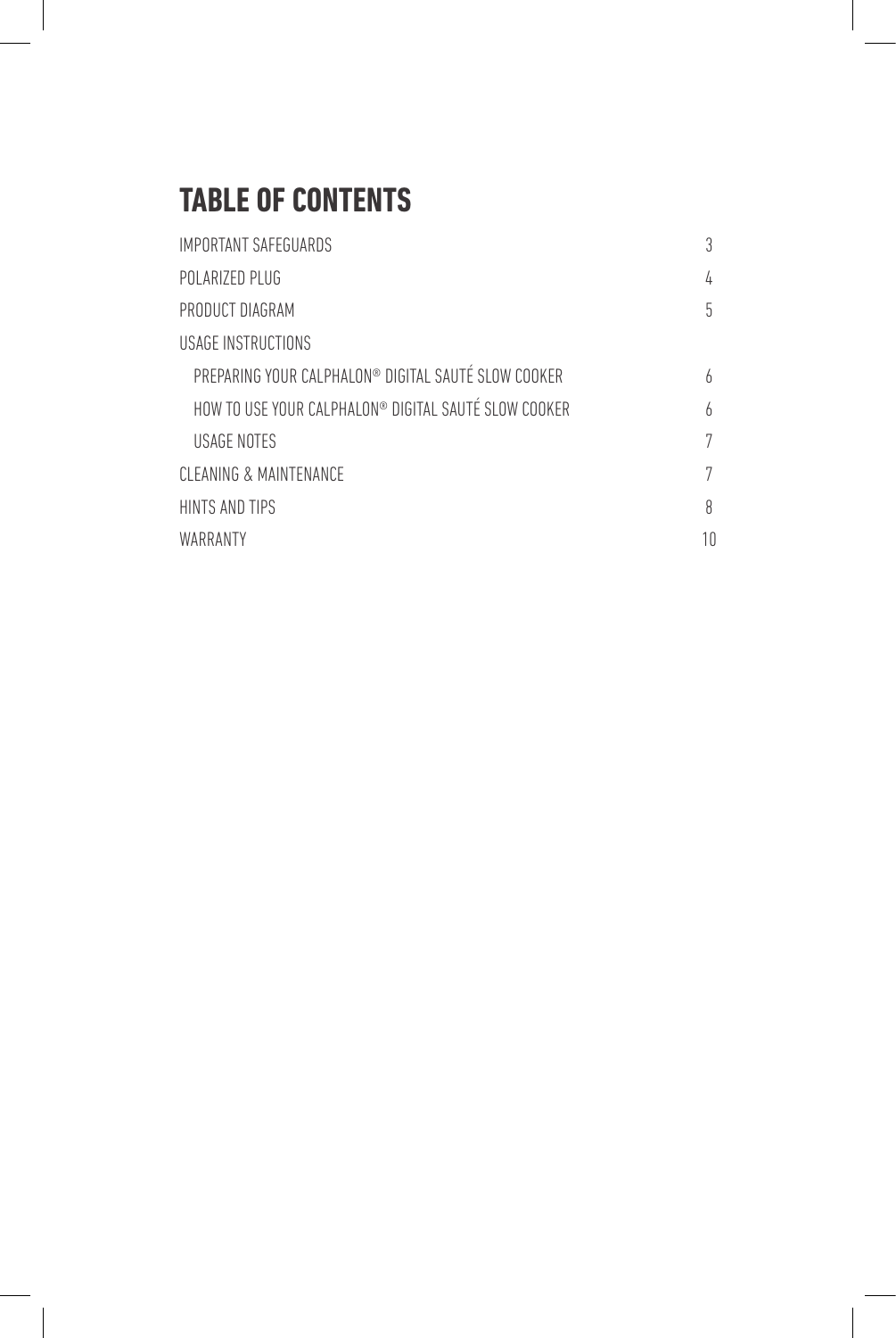## **IMPORTANT SAFEGUARDS**

When using electrical appliances, basic safety precautions should always be followed to reduce the risk of fire, electric shock, and/or injury to persons including the following:

- 1. Read all instructions before using this product.
- 2. This appliance generates heat during use. Do not touch hot surfaces. Use handles or knobs.
- 3. To protect against electric shock, do not place or immerse cord, plugs, or appliance in water or other liquid.
- 4. This appliance is not to be used by children or by persons with reduced physical, sensory or mental capabilities.
- 5. Close supervision is necessary when any appliance is used near children. Children should not play with the appliance.
- 6. Unplug from outlet when not in use, before putting on or taking off parts and before cleaning. Allow to cool before putting on or taking off parts, and before cleaning. To disconnect, turn any control to OFF, then unplug power cord from outlet. Do not disconnect by pulling on cord.
- 7. Do not operate any appliance with a damaged cord or plug or after the appliance malfunctions, or has been damaged in any manner. Do not attempt to replace or splice a damaged cord. Return appliance to the manufacturer (see warranty) for examination, repair or adjustment.
- 8. The use of accessory attachments not recommended by the appliance manufacturer may cause injuries.
- 9. Do not use outdoors or for commercial purposes.
- 10. Do not let cord hang over edge of table or counter, or touch hot surfaces.
- 11. Do not place on or near wet surfaces, or heat sources such as a hot gas or electric burner, or in a heated oven.
- 12. Extreme caution must be used when moving an appliance containing hot oil or other hot liquids.
- 13. The heating base is subject to residual heat from cooking cycle. Do not touch heating base immediately after removing Cooking Pot. Allow to cool before handling.
- 14. Use caution when opening the lid during or after a cooking cycle. Escaping steam can cause burns.
- 15. Do not use appliance for other than intended use. Misuse can cause injuries.
- 16. Intended for household countertop use only. Keep 6 inches (152 mm) clear from the wall and on all sides. Always use appliance on a dry, stable, level surface.
- 17. Avoid sudden temperature changes, such as adding refrigerated foods or cold liquids into a heated pot.
- 18. The slow cooker lid is made of tempered glass. Always inspect the lid for chips, cracks or any other damage. Do not use the glass lid if it is damaged, as it may shatter during use.
- 19. CAUTION: To protect against electrical shock and product damage, do not cook directly in the heating base. Cook only in the Cooking Pot provided.
- 20. WARNING: Spilled food can cause serious burns. Keep appliance and cord away from children. Never drape cord over edge of counter, never use outlet below counter, and never use with an extension cord.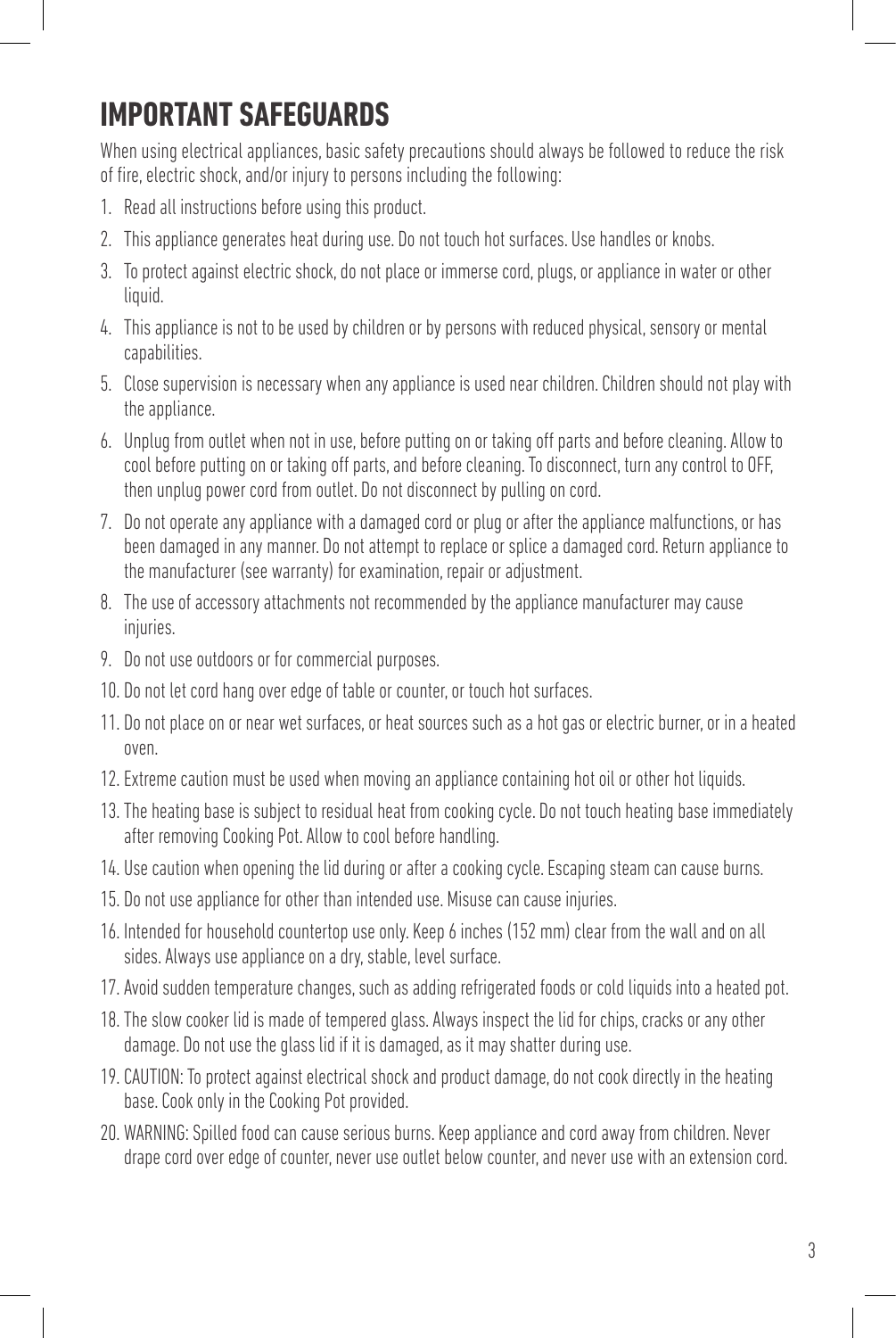## **SAVE THESE INSTRUCTIONS HOUSEHOLD USE ONLY**

### **POLARIZED PLUG**



This appliance has a polarized plug, (one blade is wider than the other). As a safety feature to reduce the risk of electrical shock, this plug is intended to fit in a polarized outlet only one way. If the plug does not fit fully in the outlet, reverse the plug. If it still does not fit,

contact a qualified electrician. Do not attempt to defeat this safety feature or modify the plug in any way. If the plug fits loosely into the AC outlet or if the AC outlet feels warm do not use that outlet.

## **POWER CORD INSTRUCTIONS**

A short power-supply cord is used to reduce the risk resulting from it being grabbed by children, becoming entangled in, or tripping over a longer cord.

#### **NOTICES**

- 1. Some countertop and table surfaces are not designed to withstand the prolonged heat generated by certain appliances. Do not set the heated unit on a finished wood table. We recommend placing a hot pad or trivet under your slow cooker to prevent possible damage to the surface.
- 2. During initial use of this appliance, some slight smoke and/or odor may be detected. This is normal with many heating appliances and will not recur after a few uses.
- 3. Please use caution when placing your Cooking Pot on a ceramic or smooth glass cook top stove, countertop, table or other surface. Due to the nature of the Cooking Pot, its rough bottom may scratch some surfaces if caution is not used. Always place heat resistant protective padding under the Cooking Pot before setting on a table, countertop or other surface.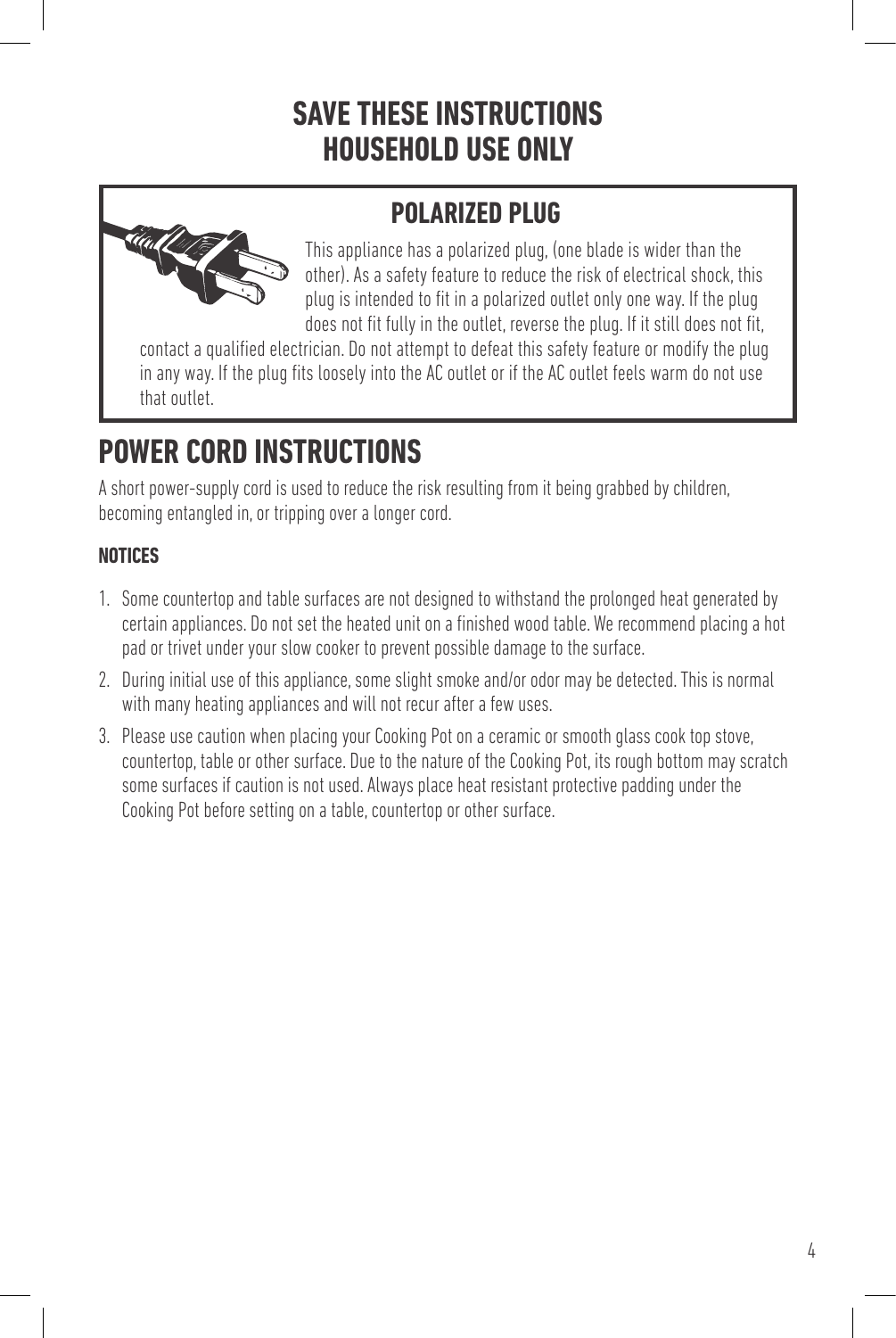## **PRODUCT DIAGRAM**

- 1. Glass Lid\* Not Oven Safe
- 2. Ceramic-Coated Cooking Pot\* -Oven, Stove Top (gas, electric) Safe & Induction Capable
- 3. Heating Base
- 4. Carrying Handles
- 5. Time Setting Display
- 6. Add (+), Subtract (-), and Cancel Timer Buttons
- 7. Temperature Control Dial

\*These parts can be replaced on Calphalon.com or at 1-800-809-7267

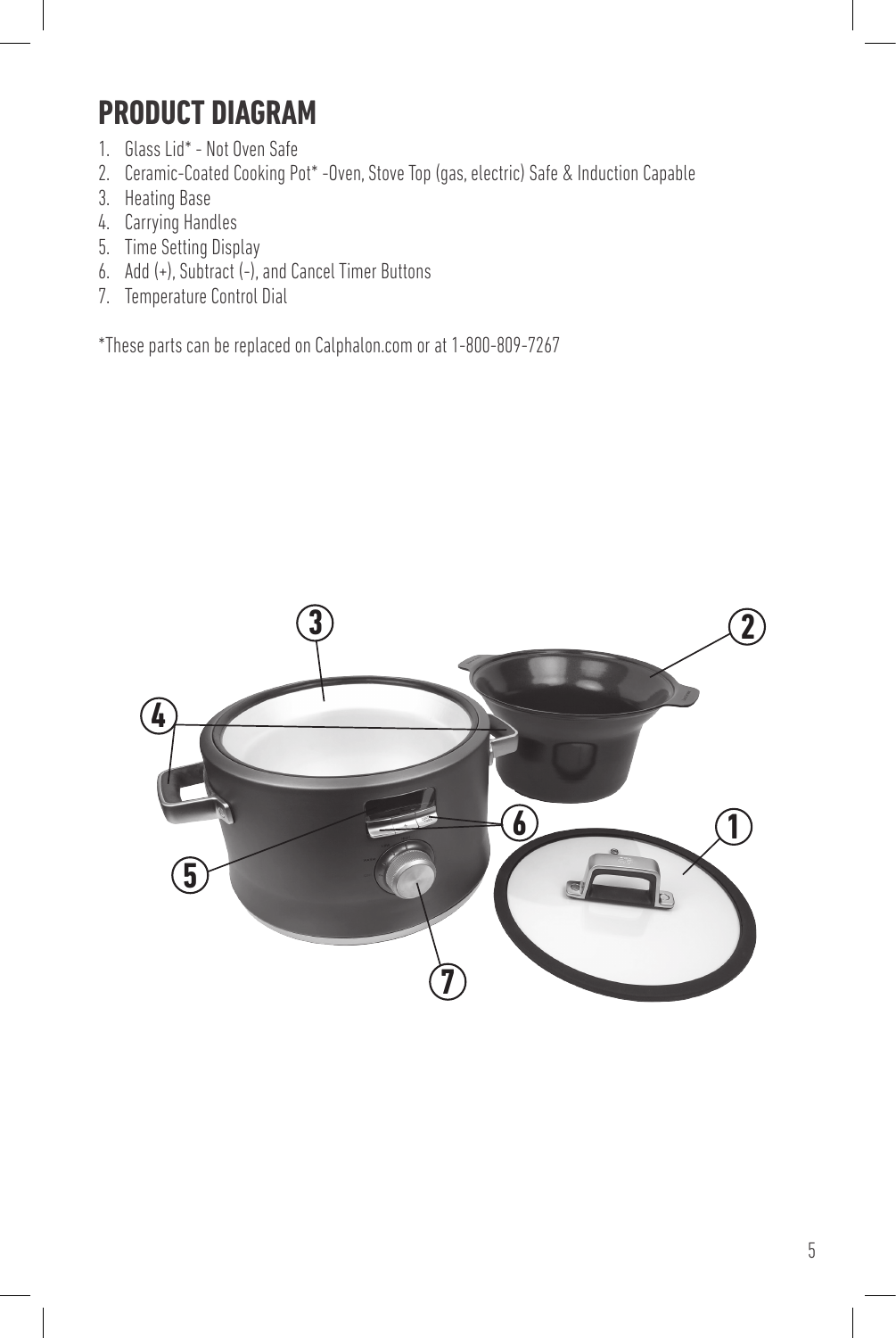## **PREPARING YOUR CALPHALON® DIGITAL SAUTÉ SLOW COOKER**

- Remove all packaging before using the Calphalon® Digital Sauté Slow Cooker.
- Wash the Glass Lid with warm, soapy water. Do not use abrasive cleaning compounds or scouring pads. The Glass Lid may also be washed in the top rack of the dishwasher.
- Wash removable Cooking Pot by hand only, with warm, soapy water. Use a non-abrasive cleaning product and cloth to preserve the ceramic coating. Dry thoroughly before use.

**NOTE:** Never immerse the heating base, power cord or plug in water or any other liquid.

- The outside of the heating base may be cleaned with a soft cloth and warm, soapy water. Do not use abrasive cleaners. Wipe thoroughly before use.
- During initial use of this appliance, some slight smoke or odor may be detected. This is normal with many heating appliances and will not recur after a few uses.
- Select a location for the Slow Cooker. The location should be in an open area, on a dry, stable, level surface where the plug will reach an outlet.

#### **HOW TO USE YOUR CALPHALON® DIGITAL SAUTÉ SLOW COOKER**

- Place the Cooking Pot into the heating base, add your ingredients and cover with the lid.
- Plug in your Calphalon® Digital Sauté Slow Cooker. Once plugged in, the OFF LED light will illuminate. After a few minutes of inactivity, the LED light will turn off.
- Use the Temperature Control Dial to select High/Low/Warm setting and then press timer buttons "-/+" to set cooking time. Timer counts up in 15 minute increments. For faster time selection, hold down "-/+" buttons. By selecting temperature without selecting the desired time, the Slow Cooker operates continually in that mode without a defined shut off time. Select the time based on the length of time indicated in the recipe. The cooking cycle will start automatically.
- When the unit reaches allocated cooking time, an audible alert will sound, and the unit will default automatically to "WARM."
- To cancel the cooking timer, press CANCEL TIMER button. The Slow Cooker will continue to operate in the selected mode.
- To stop cooking, rotate Temperature Dial to WARM or OFF setting.

**NOTE:** The WARM setting is ONLY for keeping food warm that is already at cooked temperature. DO NOT cook or REHEAT on the WARM setting. We do not recommend using the WARM setting for more than 4 hours.

- Turn off Slow Cooker by rotating the knob counter-clockwise to OFF.
- The Cooking Pot can be used on the stove top (electric, gas or induction) to sauté and sear food. The Cooking Pot can then be transferred to the Heating Base to slow cook.
- The Cooking Pot can be used in the oven without the Glass Lid.

**NOTE:** Use pot holders when transferring Cooking Pot.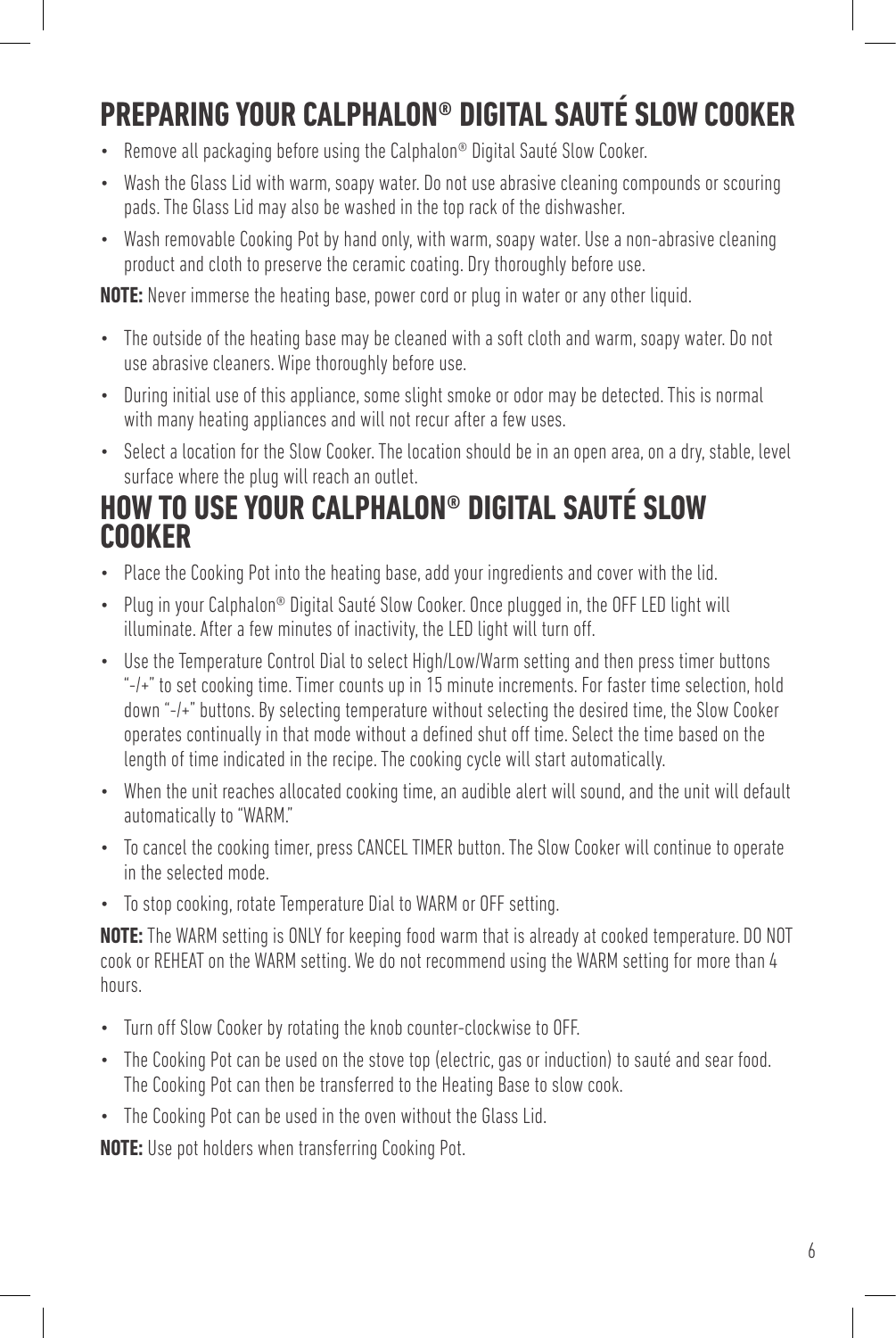## **USAGE NOTES**

- If the main power has been interrupted (power loss), the display and lights will default to OFF setting when the power is restored; settings will have been lost. As a result, the food may be unsafe to eat. If you are unaware of how long the power was off, we suggest you discard the food inside.
- If desired, you can manually switch to the WARM setting when your recipe has finished cooking, by turning the knob to WARM.
- To avoid over or under-cooking, always fill the cooking bowl 1/2 to 3/4 full and follow the recommended cooking times.
- Always cook with the lid on for the recommended time. To allow the heat to build up efficiently, do not remove the lid during the first two hours of cooking.
- Always wear pot holders when handling the lid or removable cooking bowl.
- Unplug when cooking has finished and before cleaning.

| Part        | <b>Dishwasher</b><br><b>Safe</b> | <b>Oven Safe</b> | Microwave Safe | <b>Stovetop Safe</b> |
|-------------|----------------------------------|------------------|----------------|----------------------|
| LId         | Yes                              | Nο               | No             | Yes                  |
| Cooking Pot | No                               | Yes              | No             | Yes                  |

## **CLEANING & MAINTENANCE**

• ALWAYS unplug your slow cooker from the electrical outlet, and allow it to cool before cleaning.

**CAUTION:** Never immerse the heating base, power cord or plug in water or any other liquid.

- Wash the glass lid and removable Cooking Pot with hot, soapy water. Do not use abrasive cleaning compounds or scouring pads.
- A cloth, sponge, or rubber spatula will usually remove any food residue.
- We recommend that you wash the removable Cooking Pot by hand only, with a non-abrasive cleaning product and cloth, to preserve the ceramic coating.
- After cleaning by hand allow the Cooking Pot to air dry before storing.
- The outside of the heating base may be cleaned with a soft cloth and warm, soapy water. Wipe dry. Do not use abrasive cleaners.

This appliance has no user serviceable parts. Any servicing beyond that described in the Cleaning & Maintenance Section should be performed by an Authorized Service representative only. See Warranty Section.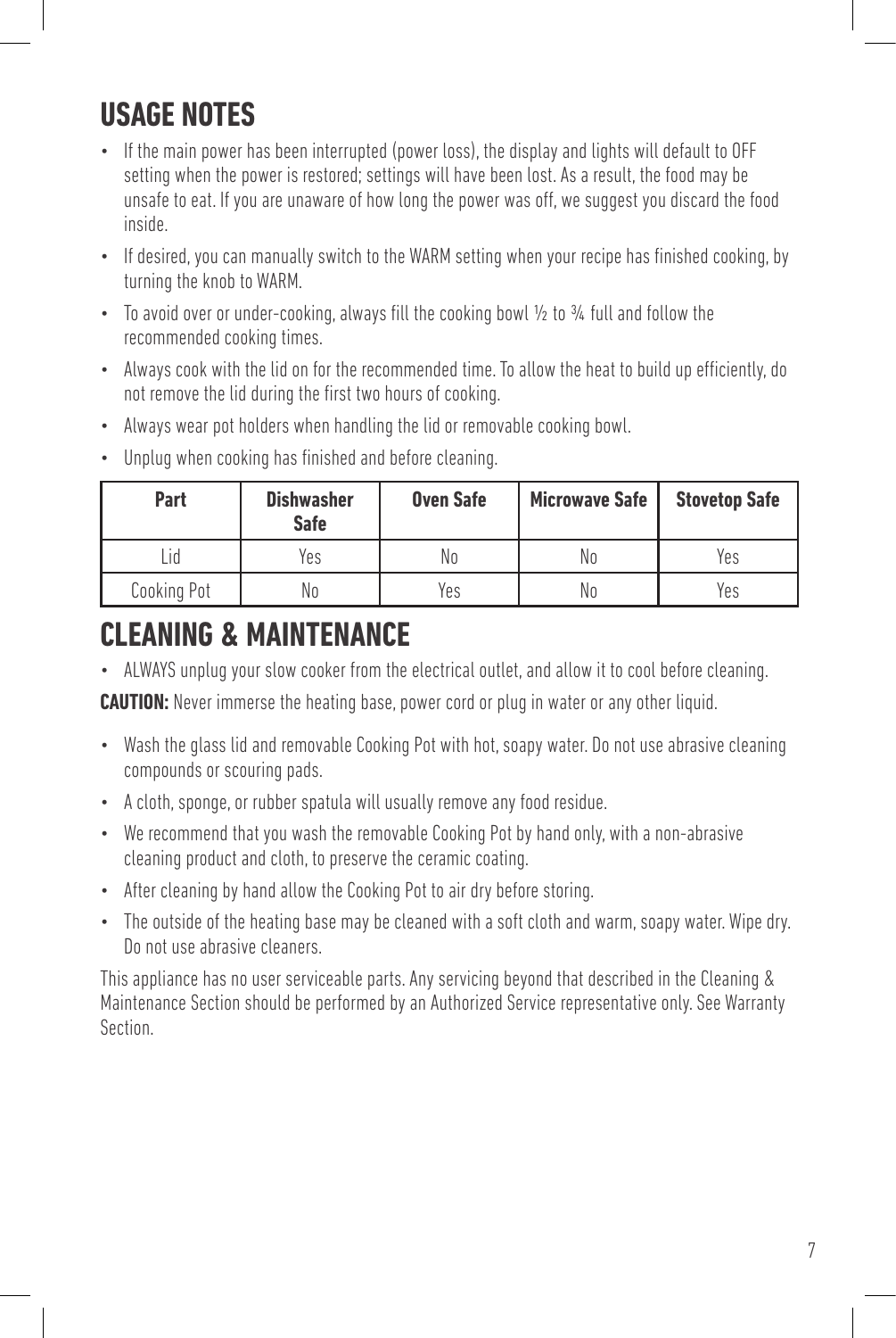## **HINTS AND TIPS**

#### **PASTA AND RICE**

- For best rice results, use long grain converted rice or a specialty rice as the recipe suggests. If the rice is not cooked completely after the suggested time, add an extra 1 to 1½ cups of liquid per cup of cooked rice and continue cooking for 20 to 30 minutes.
- For best pasta results, first partially cook the pasta in a pot of boiling water until just tender. Add the pasta to the Calphalon® Digital Sauté Slow Cooker during the last 30 minutes of cook time.

#### **BEANS**

- Beans must be softened completely before combining with sugar and/or acidic foods. Sugar and acid have a hardening effect on beans and will prevent softening.
- Dried beans, especially red kidney beans, should be boiled before adding to a recipe.
- Fully cooked canned beans may be used as a substitute for dried beans.

#### **VEGETABLES**

- Many vegetables benefit from slow cooking and are able to develop their full flavor. They tend not to overcook in your slow cooker as they might in your oven or on your stovetop.
- When cooking recipes with vegetables and meat, place vegetables in slow cooker before meat. Vegetables usually cook slower than meat in the slow cooker.
- Place vegetables near the sides or bottom of the Cooking Pot to facilitate cooking.

#### **HERBS AND SPICES**

- Fresh herbs add flavor and color, but should be added at the end of the cooking cycle as the flavor will dissipate over long cook times.
- Ground and/or dried herbs and spices work well in slow cooking and may be added at the beginning.
- The flavor power of all herbs and spices can vary greatly depending on their particular strength and shelf life. Use herbs sparingly, taste at end of cook cycle and adjust seasonings just before serving.

#### **MILK**

- Milk, cream, and sour cream break down during extended cooking. When possible, add during the last 15 to 30 minutes of cooking.
- Condensed soups may be substituted for milk and can cook for extended times.

#### **SOUPS**

• Some soup recipes call for large amounts of water. Add other soup ingredients to the slow cooker first then add water only to cover. If thinner soup is desired, add more liquid at serving time.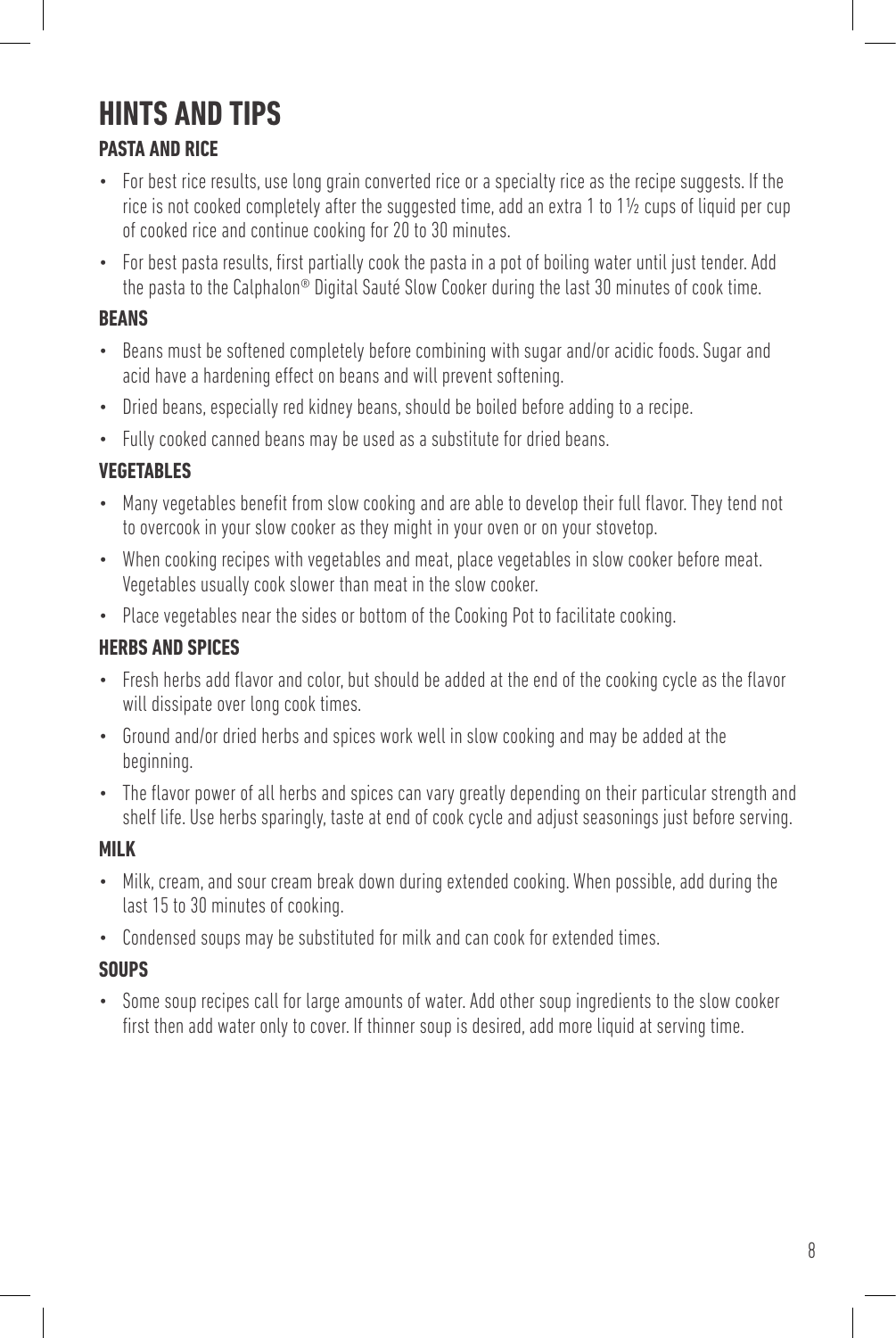#### **MEATS**

- Trim fat, rinse well, and pat meat dry with paper towels.
- Browning meat directly in Cooking Pot for greater depth of flavor.
- Meat should be positioned so that it rests in the Cooking Pot without touching the lid.
- For smaller or larger cuts of meat, alter the amount of vegetables or potatoes so that the Cooking Pot is always  $\frac{1}{2}$  to  $\frac{3}{4}$  full.
- The size of the meat and the recommended cook times are just estimates and can vary depending upon the specific cut, type, and bone structure. Lean meat not also such as chicken or pork tenderloin tend to cook faster than meats with more connective tissue and fat such as beef chuck or pork shoulder. Cooking meat on the bone versus boneless will increase required bok times.
- Cut meat into smaller pieces when cooking with precooked foods such as beans or fruit, or light vegetables such as mushrooms, diced onion, eggplant, or finely minced vegetables. This enables all food to cook at the same rate.
- When cooking frozen meats, at least 1 cup of warm liquid must first be added. The liquid will act as a "cushion" to prevent sudden temperature changes. An additional 4 hours on LOW or 2 hours on HIGH is typically required. For larger cuts of frozen meat, it may take much longer to defrost and tenderize.

#### **FISH**

• Fish cooks quickly and should be added at the end of the cooking cycle during last fifteen minutes to hour of cooking.

#### **LIQUID**

- For best results and to prevent food from drying or burning, always ensure an adequate amount of liquid is used in the recipe.
- Ensure the Cooking Pot is always filled a minimum of 1/2 full and a maximum of 3/4 full, and conform to recommended cook times.